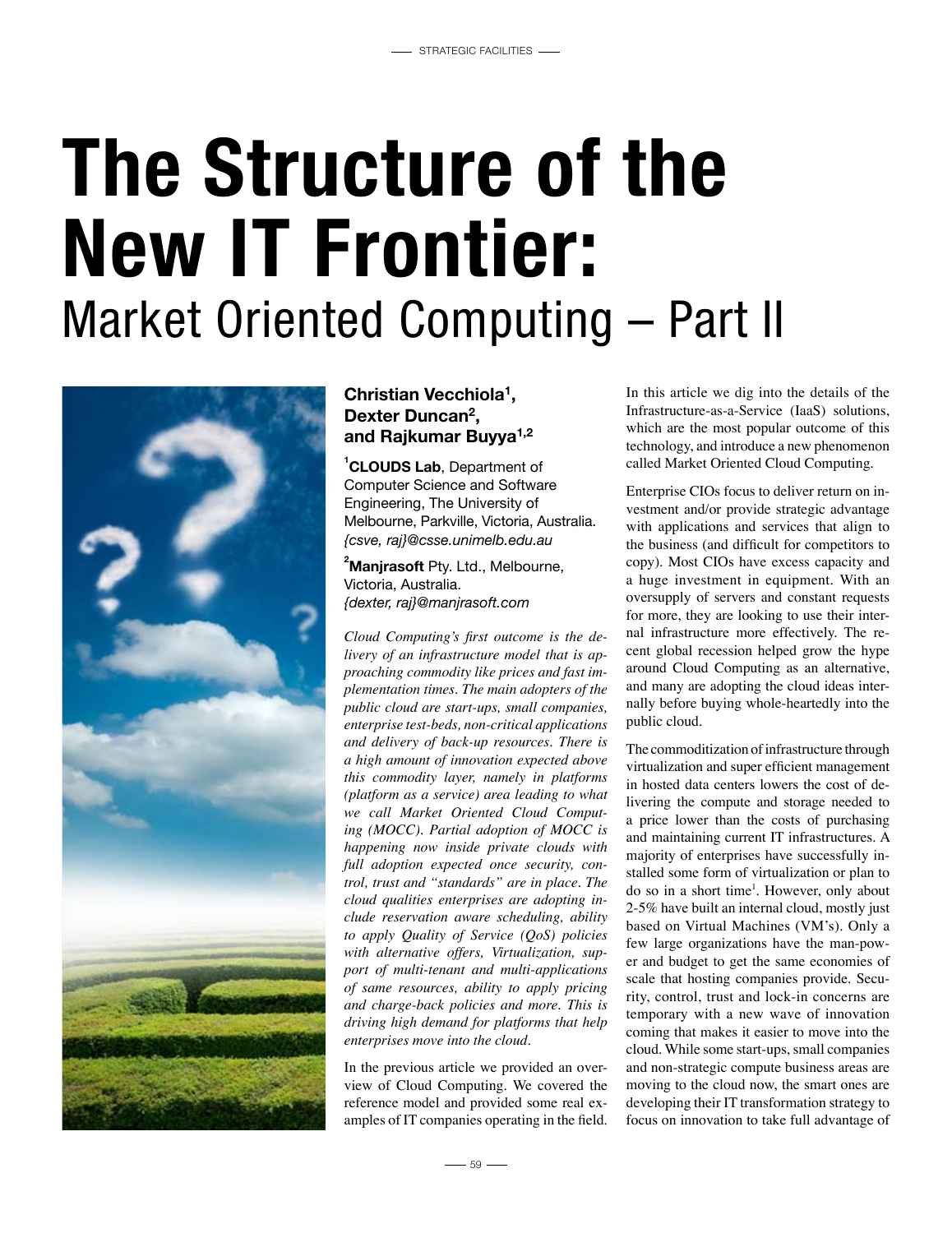## $66$

The main adopters of the public cloud are start-ups, small companies, enterprise testbeds, non-critical applications and delivery of back-up resources.

the fast time to market that pay-per-use, elastic services deliver. This new focus on building demand-based private network clouds to work seamlessly with Public Clouds is a natural step we call Market Oriented Computing. Furthermore, as adoption of Cloud Computing becomes more prevalent a new area called *Market Oriented Cloud Computing*<sup>2</sup> begins to take shape.

*Companies that help organizations align their internal infrastructure to move easily into the cloud are the new heroes and therefore the new winners.*

#### **Brief Overview of Infrastructure as a Service (IaaS) – offering compute and storage as a commodity**

Infrastructure-as-a-Service (IaaS) solutions deliver customizable IT infrastructures on demand. This is the most popular form of delivering IT services introduced by Cloud Computing, and it is also the most consolidated one. Table 1 shows some of the biggest players in the IaaS sector. The range of offerings varies from bare metal servers to entire virtual infrastructures customized for web applications. Some vendors own the underlying physical infrastructure serviced to users while others rely on these providers and provide additional value such as system design and application packaging. The most common pricing strategy is *pay-as-you-go* but many vendors also offer monthly plans.

Amazon is definitely the most popular player in the field of Infrastructure on demand. The company launched Elastic Compute Cloud (EC2) three years ago and it is now the king

| <b>Vendor</b>                       | <b>Service Type</b>             | <b>Product</b>                                                                                                        | <b>Product</b>   |
|-------------------------------------|---------------------------------|-----------------------------------------------------------------------------------------------------------------------|------------------|
| Amazon                              | Infrastructure                  | EC2 [C], S3 [S], CloudFront<br>$[Cnt], \ldots$                                                                        | <b>PAYG</b>      |
| <b>Joyent</b>                       | Infrastructure                  | Joyent Cloud [C]                                                                                                      | Monthly          |
| Rackspace/Mosso                     | Infrastructure                  | Cloud Servers [C] Cloud<br>Files [S], Cloud Sites<br>[SD, C, S]                                                       | PAYG, Monthly    |
| <b>ElasticHosts</b>                 | Infrastructure                  | [C]                                                                                                                   | PAYG, Plans      |
| <b>FlexiScale</b>                   | Infrastructure                  | C                                                                                                                     | <b>PAYG</b>      |
| Rightscale                          | Infrastructure                  | [C]                                                                                                                   | <b>PAYG</b>      |
| <b>Cloud Central</b><br>(Australia) | Infrastructure                  | [C, SD]                                                                                                               | <b>PAYG</b>      |
| <b>Terremark</b>                    | Infrastructure                  | vCloud Express [C],<br>Enterprise Cloud [C]                                                                           | PAYG, Plan       |
| <b>Melbourne IT</b><br>(Australia)  | Infrastructure                  | vCloud Express Beta[C]                                                                                                | <b>PAYG</b>      |
| Rejila<br>(Australia)               | Infrastructure                  | [C, SD]                                                                                                               | PAYG, Licensing  |
| AT&T                                | Infrastructure                  | Synaptic Compute as a<br>Service [C], Synaptic<br>Storage as a Service [S],<br>Synaptic Hosting as a<br>Service [C,S] | PAYG, Monthly    |
| <b>IBM</b>                          | Infrastructure/<br>Platform     | <b>IBM Smart Business</b><br>Services [C,S,]                                                                          | <b>ND</b>        |
| <b>VMWare</b>                       | Infrastructure                  | vCloud Express [C]                                                                                                    | <b>PAYG</b>      |
| Google                              | Platform                        | AppEngine [C]                                                                                                         | <b>PAYG</b>      |
| <b>Heroku</b>                       | Infrastructure/<br>Platform     | [C, S]                                                                                                                | <b>PAYG</b>      |
| <b>Microsoft</b>                    | Platform,<br>Infrastructure (M) | Azure [C,S], Dynamic Data<br>Centre Toolkit [C,S]                                                                     | <b>PAYG</b>      |
| <b>Enomaly</b>                      | Infrastructure (M)              | [C]                                                                                                                   | ND.              |
| <b>Eucalyptus</b>                   | Infrastructure (M)              | [C]                                                                                                                   | Free, Consulting |
| <b>Elastra</b>                      | Infrastructure (M)              | [C, SD]                                                                                                               | <b>ND</b>        |
| <b>Skytap</b>                       | Infrastructure                  | [C, S, SD]                                                                                                            | Monthly          |
| <b>Zimory</b>                       | Infrastructure (M)              | [C]                                                                                                                   | <b>ND</b>        |
| <b>Akamai</b>                       | Infrastructure                  | [Cnt]                                                                                                                 | <b>ND</b>        |
| <b>Nirvanix</b>                     | Infrastructure                  | [Cnt]                                                                                                                 | PAYG             |

*Table 1. Comparison table of the major IaaS vendors*

| Legend:                                                                                         |
|-------------------------------------------------------------------------------------------------|
| C: Compute                                                                                      |
| S: Storage                                                                                      |
| Cnt: Content (CDN)                                                                              |
| H: Hosting                                                                                      |
| SD: System Design and Application Packaging                                                     |
| $(M)$ : The vendor does not provide any infrastructure support but only the management software |
| ND: Not Disclosed                                                                               |
| PAYG: Pay As You Go                                                                             |
|                                                                                                 |

*<sup>1</sup> From Forrester 2009 survey of 2,600 decision-makers from small and large companies in the US and Europe. http://www.reuters.com/article/pressRelease/idUS126722+04-Mar-2009+BW20090304 2 R. Buyya, C. S. Yeo, S. Venugopal, J. Broberg, and I. Brandic, Cloud Computing and Emerging IT Platforms: Vision, Hype, and Reality for Delivering Computing as the 5th Utility, Future Generation Computer Systems, Volume 25, Number 6, Pages: 599-616, ISSN: 0167-739X, Elsevier Science, Amsterdam, The Netherlands, June 2009*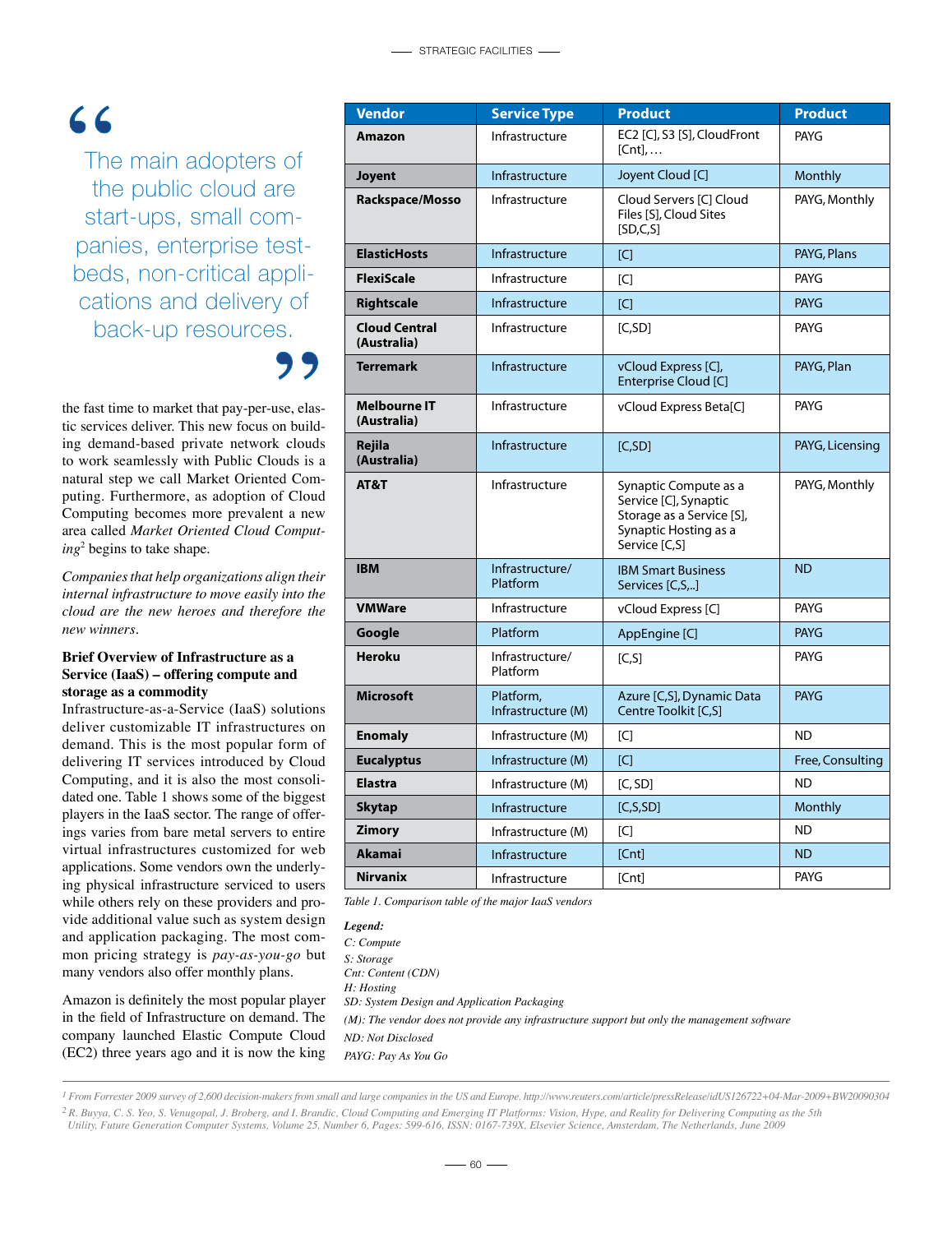of offering a pay-as-you-go elastic hosting service and a reference model for many other vendors providing compute on demand services. The entire IaaS offering of Amazon, which goes under the umbrella of Amazon Web Services, also includes Simple Storage Service (S3) providing virtual storage on demand that is combined with EC2 for an integrated solution and maximum savings. The list of Amazon customers ranges from very large enterprises to the end users that simply enter credit card details to instantly provision virtual servers. Another big player in the field is Joyent, which provides hosting, infrastructure, and application services for clients looking to run collaborative applications for their users. Joyent offers compute on demand and web application virtualization and helps to successfully scale social network websites like LinkedIn and Facebook, with nearly have 300 million users. On the same line, GoGrid, ElasticHosts, Rackspace, FlexiScale, Right-Scale, Melbourne IT and TerraMark provide bare metal virtual servers and storage space on demand.

Some vendors specialize by providing added value on top of the basic IaaS offerings. For example, RightScale eliminates vendor lockin by letting the user choose the specific virtual infrastructure (Amazon, VMWare, etc) and software stack to compose their virtual environment (SkyTap). Other vendors, such as Cloud Central and Rejila, add specific features for composing your own virtual infrastructure and automating application packaging and deployment. Other solutions are completely specialized in providing a flexible and full featured virtual infrastructure design environment and rely on others to provide bare metal virtual servers or storage (Elastra, CohesiveFT).

With the exception of Google Inc, which offered a Cloud Computing model from inception, the big players of IT such as IBM, Microsoft, Sun, and AT&T made their move quite late and mostly concentrate their efforts in supporting service providers with infrastructure management software and vertically integrated service offerings.

Finally, if you want to build your own Cloud on your premises or elastically manage your datacenter, without leveraging integrated solutions such as those proposed by IBM and VMWare, virtual infrastructure management platforms like Enomaly Enterprise Cloud, Eucalyptus Enterprise Edition, or Zimory are your best choice. *Table 2. Future evolution of the Cloud Computing Market*

This is just a selection of the plethora of vendors that offer compute and storage services on demand. Such services are the foundation for turning capital expense (CapEx) into an Operating Expense (OpEx) on corporate balance sheets and are called Infrastructure as a Service or IaaS. IaaS is fast approaching pricing models that look like commodity based pricing and the opportunity of exploiting Public Clouds to elastically shape your IT infrastructure is tempting. Rackspace offers compute time for less than  $2¢$  per hour with additional charges for bandwidth between  $8¢$  and  $22¢$  per GB/month. For comparison, Amazon has bandwidth rates between 10¢ and  $17¢$  per GB/month. Their EC2 compute service starts at 10¢ for a small Linux server with a slightly higher price for Windows. Both charge  $15¢$  per GB for storage with additional charges of  $1¢$  per request.

Most CIOs need to ensure that their private data center infrastructure evolves to integrate the new "commoditized" Public Cloud offerings. This allows them to maximize their existing investment and opens up opportunity for a future "unified design" where you easily move your data and share compute resources in a federated model either for purposes of managing peak load (cloud bursting), minimizing time and money (brokering) or as a disaster recovery solution. To make this happen, some key features of the Cloud, virtualization, provisioning on demand & Quality of Service (QoS) based workload management, are being integrated into privately owned infrastructure. This gives the dynamic elastic infrastructure and on-demand, self-serve, self-managed, internet enabled, and consumption based structure needed to take advantage of hybrid or inter-cloud offerings.

66 Companies that help organizations align their internal infrastructure to move easily into the cloud are the new heroes and therefore the new winners.



| <b>Time Frame</b>                                                                            | <b>Service Type</b>                                                                             | <b>Product</b>                              | <b>Product</b>                                                                                                          |
|----------------------------------------------------------------------------------------------|-------------------------------------------------------------------------------------------------|---------------------------------------------|-------------------------------------------------------------------------------------------------------------------------|
| $2006 - 2010$ :<br><b>Cloud Computing</b><br><b>Thinking Formation</b>                       | Legacy Private<br><b>Networks</b>                                                               | Some Cloud<br>Computing<br>Adoption         | Confusion, trust,<br>security, control<br>concerns, jurisdiction<br>issues slow down<br>early adoption                  |
| $2010 - 2012$<br><b>Partial Market</b><br><b>Oriented Cloud</b><br><b>Computing Adoption</b> | Cloud-enabled<br>private infrastruc-<br>tures: provisioning<br>on demand and<br>virtualization. | <b>Rapid Cloud</b><br>Computing<br>Adoption | <b>Market Oriented</b><br>Platforms ( <i>i.e.</i><br>Manjrasoft) enter<br>Market: Period of<br><b>Innovation Begins</b> |
| 2013 onward:<br><b>Full Market</b><br><b>Oriented Cloud</b><br><b>Computing Adoption</b>     | Market Oriented<br>Cloud Computing<br>Blurs line between<br>Private/Public                      | Cloud Computing<br>is Mainstream            | Security, control and<br>trust issues overcome.                                                                         |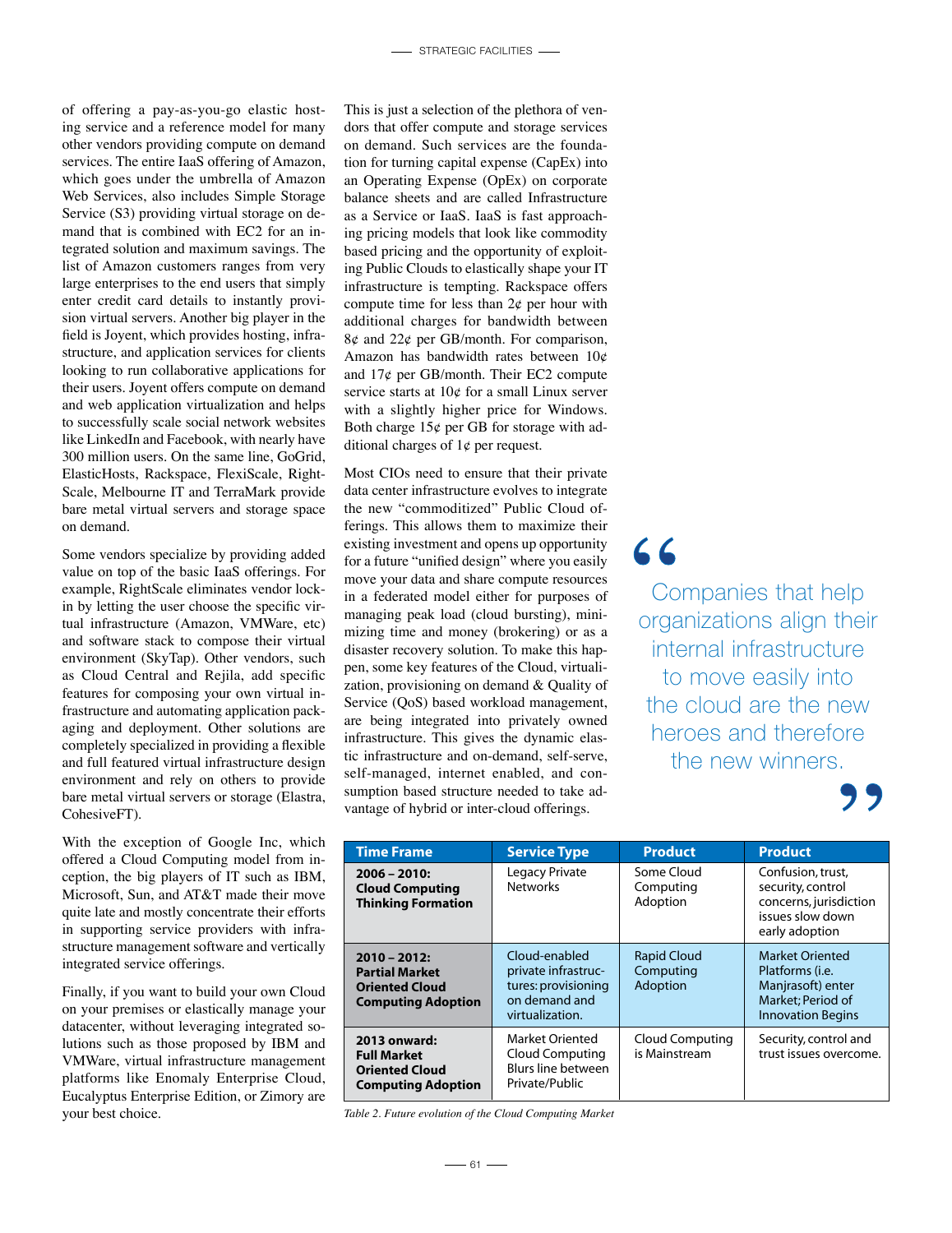#### **A Look at the Future: Market Oriented Cloud Computing**

Where is the focus now? What is Cloud 2.0 now that a commodity layer of infrastructure is underway? The window of innovation over the next few years is now clearly focused above this commodity layer. You are not going to make your enterprise hardware cheaper than the big boys operating in the IaaS space. This means that the real place of innovation and growth is in Platform-as-a-Service (PaaS) and Software-as-a-Service (SaaS) playground. Expect to see traditional infrastructure and virtualization companies playing aggressively in the Platform area through in-house development or acquisitions. In particular, there is a high amount of innovation beginning to occur above the infrastructure layer, namely in the PaaS area, leading to what we call Market Oriented Cloud Computing (MOCC).

*Market Oriented Cloud Computing encompasses approaches and technologies enabling the trading of IT services, and their seamless integration into the existing infrastructure, according to service level agreements established to ensure the desired Quality of Service.*

Table 2 shows the expected evolution of the Cloud Computing Market into the adoption of market-based strategies that shape the IT



infrastructure of tomorrow. Partial adoption of MOCC is happening now inside Private Clouds with full adoption expected once security, control, trust and "standards" are in place. While we do not expect 100% of the market to move to the Cloud in three years, the mainstream adoption of Cloud Computing is in-line with Gartner Hype Cycle (Figure 1). In the near-term, enterprises are "cloudifying" their infrastructure, which is a partial adoption of the longer term trend to Market Oriented Cloud Computing. The "Cloud Qualities" that enterprises are adding include many areas that allow them to add applications and demand without buying additional hardware for an overall high resource utilization. These qualities include reservation aware scheduling, ability to apply dynamic QoS policies, virtualization, support of multi-tenancy and multiple applications on the same resources, ability to apply pricing and charge-back policies and more.

#### **Market Oriented Cloud Computing: What More?**

How does Market Oriented Cloud Computing differ from Cloud Computing? Is it really a step forward or just another buzzword used to add more confusion?

The Cloud Computing model already introduces on demand provisioning, consumption based subscriptions, and also promises QoS based delivery of IT services. However, at present, service providers have inflexible pricing, generally limited to flat rates or tariffs based on usage thresholds, and consumers are restricted to offerings from a single provider at a time. Also, many providers have proprietary interfaces to their services thus restricting the ability of consumers to swap one provider for another. For Cloud computing to reach a broad and seamless adoption, it is required that the services follow standard interfaces. This enables full commoditization and thus, would pave the way for the creation of a market infrastructure for trading in services.

What characterizes Market Oriented Cloud Computing is the realization of a virtual market place – Cloud Exchange – where IT services are traded and brokered dynamically. This only happens if enterprises seamlessly move from one provider to another, without conversion costs and in a completely dynamic manner. Organizations are building their internal Private Clouds to be similar to Public Clouds. This is the first step that enables the transparent integration of the publicly provi-*Figure 1. Gartner technology hype cycle* sioned IT services with the private premises.

## 66

Infrastructure-as-a-Service (IaaS) solutions deliver customizable IT infrastructures on demand.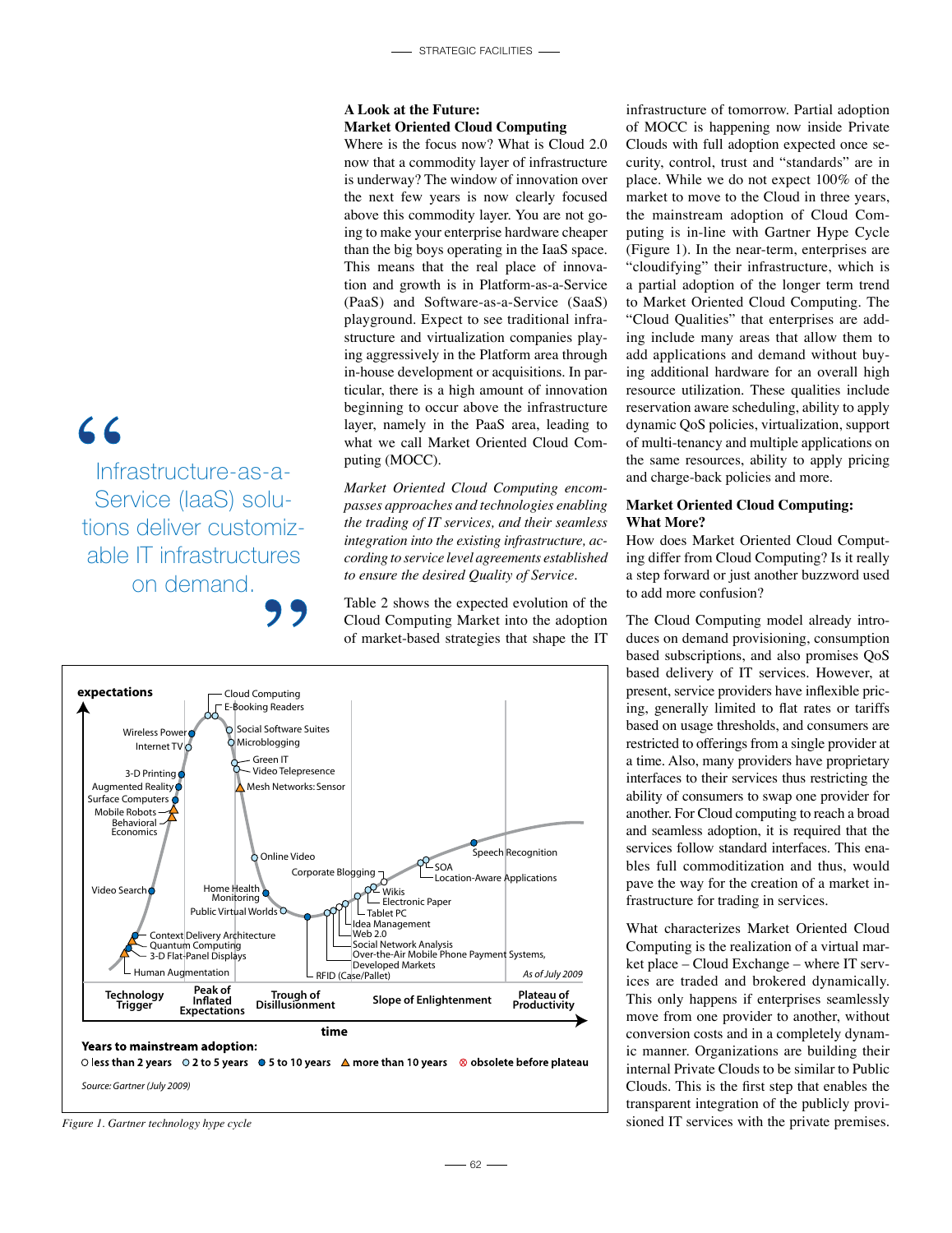What is missing is the availability of a market where desired services are published and then automatically bid by matching the requirements of customers and providers. Some are already moving in this direction: Amazon introduced the concept of "spot instances" that are dynamically offered by the provider according to their availability and bid by the customer. Their effective usage and consumption is then determined by the spot price established by Amazon and the maximum price provided by the customers.

*Market Oriented Computing has the same characteristics as Cloud Computing; therefore it is a dynamically provisioned unified computing resource allowing you to manage software and data storage as on aggregate capacity resulting in "real-time" infrastructure across public and private infrastructures. Market Oriented Cloud Computing goes one step further by allowing spread into multiple public and hybrid environments dynamically composed by trading service.*

The realization of above Cloud Exchange is technically possible today, but not probable given the lack of standards and overall immaturity of the market. As vendors jockey to put forward their standard, and as concerns on security and trust begin to disappear, enterprises will move to take advantage of the new frontier of commodity like prices and quick time to market. Moreover, the presence of a demand based market place represents an opportunity for enterprises to shape their infrastructure for dynamically reacting to workload spikes and cut maintenance costs. It also allows possibility to temporary lease some in-house capacity during low usage periods, thus better Return on Investment. The Cloud Exchange is a meeting point where these new opportunities are provided.

#### **Realizing the Vision: A Platform for Market Oriented Cloud Computing**

Figure 2 illustrates the key components that shape the future scenario of Cloud Computing. In this vision, the "market place" plays a fundamental role. The dynamic provisioning of services from different vendors increases the competition in the value offering, resulting in a more consistent effort in providing a high quality and more accessible service.. To achieve this, Cloud providers no longer deploy traditional system-centric resource management architectures that do not provide incentives to share their resources and



*Figure 2: Global Cloud exchange and market infrastructure for trading services*

regard all service requests with equal importance. Instead, market-oriented resource management is necessary to regulate the supply and demand of Cloud resources to achieve market equilibrium (where supply = demand), providing feedback in terms of economic incentives for both Cloud consumers and providers, and promoting QoS-based resource allocation mechanisms that differentiate service requests based on their utility. In addition, clients benefit from the "potential" cost reduction of providers, which leads to a more competitive market and thus lower prices. This is the role of the market place.

From the provider point of view a specific infrastructure is put in place to effectively take advantage of the demand based market place. Figure 3 shows a component based view of the infrastructure supporting MOCC.

• *Public Interface Access.* These are a set of standard interfaces for delivering IT services to end users and publishing them in the market place. These interfaces identify the access points of each Cloud Service provider.

• *SLA3 -based resource allocator and workload manager.* The SLA Resource Allocator and Workload Manager are responsible for ensuring that IT services are delivered with the desired QoS. This layer is a fundamental component and includes different operations such as resource and application metering, billing, accounting and market based scheduling.

 $66$ 

Most CIOs need to ensure that their private data centre infrastructure evolves to integrate the new "commoditized" Public Cloud offerings.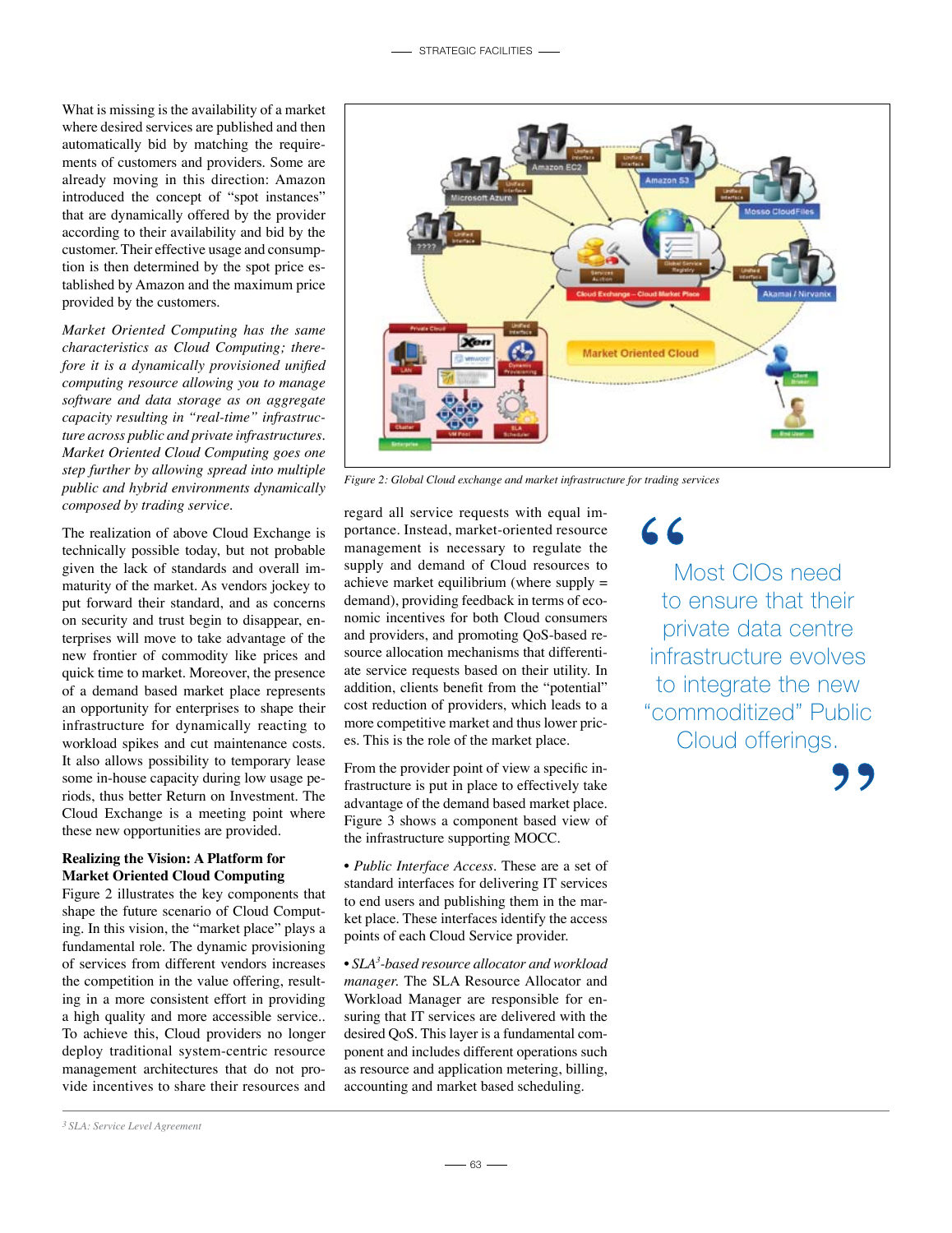• *Virtualization Layer*. Virtual Machine technology allows workload isolation, server consolidation, multi-tenancy, fine grain tuning of allocated resources, and execution sandboxing. Moreover, virtual machine instances are started and stopped on-demand on a single physical machine to meet accepted service requests, hence providing maximum flexibility to configure various partitions of resources on the same physical machine to different specific requirements of service requests.

• *Physical Infrastructure*. It provides the horse power required to execute the Cloud workload. IaaS providers maintain multiple datacenter that are maintained and made accessible through virtual infrastructure management software, such as those presented previously (vCloud express, Dynamic Data Center Toolkit, and others).

Such architecture ensures that crucial business operations of companies are performed with confidence by meeting deadlines. Critical QoS parameters that change over time, such as time, cost, reliability and trust/security, characterize the future Cloud Computing market and a flexible and open infrastructure is the way to go for realizing this vision.

The similar infrastructure and component stack is expected within the private premises of the enterprise. In order to seamlessly integrate Public Cloud resources, the internal IT organization follows the same resource management model found in public infrastructure, on a different scale. In addition, two distinctive features have to be considered:

• *Heterogeneity of resources.* Private Clouds tend to be composed by different resources, such as clusters, data-centers, workstations, and possibly Computing Grids. These resources are either virtual or physical. This requires uniform access and way of leveraging these resources.

• *Dynamic provisioning.* Public Clouds address the need of integrating additional resources into the existing infrastructure during peak loads. In a true market oriented offering these operations are not performed statically but are triggered by the constraints of the current workload. SLA aware schedulers identify the additional resources (storage, compute, or other) required to meet the QoS requirements and resources are obtained by means of a market mediated negotiation with available providers.

Figure 4 describes the general architecture of a Private Cloud augmented with market oriented capabilities.



*Figure 3. High-level market-oriented Cloud architecture for Cloud services providers*



*Figure 4. High-level market-oriented Cloud architecture for Cloud services providers*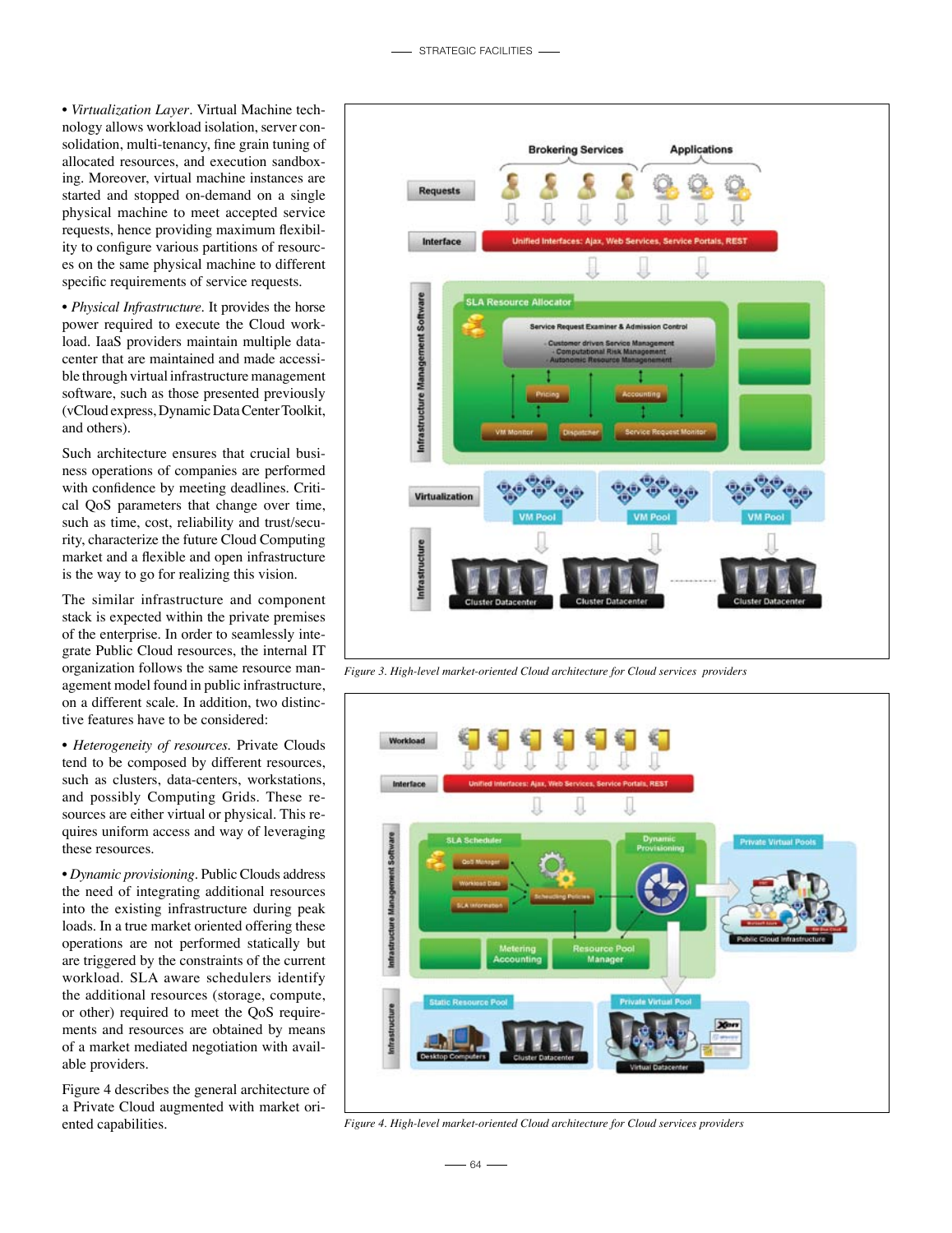From a customer point of view, a Cloud based commercial offering for enterprises is expected to:

• Support customer-driven service management based on customer profiles and requested service requirements

• Define computational risk management tactics to identify, assess, and manage risks involved in the execution of applications with regards to service requirements and customer needs

• Derive appropriate market-based resource management strategies that encompass both customer-driven service management and computational risk management to sustain SLA oriented resource allocation

• Incorporate autonomic resource management models that effectively self-manage changes in service requirements to satisfy both new service demands and existing service obligations

• Leverage VM technology to dynamically assign resource shares according to service requirements.

These requirements are most likely addressed by Platform-as-a-Service offerings rather than a pure IaaS. There is now a vacuum in the area of infrastructure and applications platforms that many vendors are rushing to fill. The Platform as a Service (PaaS) market is growing at 160% annual growth rate (according to IDC, Gartner, AMR and William Blair & Co) and expected to reach to just around USD \$9 to 10 Billion in 2012. This is by far the highest growth area in the Cloud.

To understand this better, we put together "Cloud Quality" Characteristics needed for enterprises to Cloud-enable their infrastructure. The Market Oriented Cloud Platform delivers on the qualities by being flexible with ability to easily work in multiple programming and multiple run-time environments. A new framework race is now happening that allows enterprises to manage based on the new demand based commodity infrastructure. These frameworks need to make it easy to manage, provision, monitor, secure and change resources when needed or based on pre-determined service levels that match the applications.

There is a shift from today's supply-driven "build to peak" to a demand-driven, serviceoriented approach. This results in real-time IT infrastructure with little spare capacity, but also gives more freedom to focus on business strategies rather than maintenance and system engineering. A Market Oriented Platform allows easy abstraction of underlying hardware and provides an elastic architecture that provisions and de-provisions on demand based on QoS requirements.

It is important for the platform to be flexible, easily customizable, and extensible while being service oriented to provide unique SLA/ QoS & Web Services management, security and dynamic provisioning. This includes the ability to remotely control, monitor and dynamically change single and groups of nodes, which is not only important to simplify the management, but also to identify and remove bottlenecks.

Many of the existing middleware platforms are proprietary and tied to their infrastructure or applications' service such as Google's App Engine and SalesForce's Force. com. Most of the non-proprietary ones are

66

IaaS offerings commoditize infrastructure and hardware and allow enterprise to elastically reshape their IT infrastructure.

| <b>Cloud Quality (CQ)</b><br><b>Characteristic</b> | <b>Market Oriented Cloud Platform</b>                                                                                                                                                                                   |  |
|----------------------------------------------------|-------------------------------------------------------------------------------------------------------------------------------------------------------------------------------------------------------------------------|--|
| <b>Easy to Deploy</b>                              | Write once and deploy in multiple run-time environments.                                                                                                                                                                |  |
| Pay as you Go                                      | Pricing/Accounting modules to allow you to price based on<br>resource usage                                                                                                                                             |  |
| <b>Demand Based</b>                                | Dynamic Provisioning based on QoS                                                                                                                                                                                       |  |
| <b>Multi-tenant</b>                                | Resource Sharing: ability to host multiple users and applications<br>across same infrastructure                                                                                                                         |  |
| <b>Scalability</b>                                 | From the small local network to the data-centre. Scalable<br>services for handling increased workloads and potentially large<br>infrastructures.                                                                        |  |
| <b>Workload Distribution</b>                       | Provide custom workload Distribution Algorithms                                                                                                                                                                         |  |
| <b>Failure Management</b>                          | Strong support for failover and content replication. VMs can be<br>easily migrated from one node to other.                                                                                                              |  |
| <b>Flexibility</b>                                 | Customizable Services based on needs of applications.<br>Pluggable and extensible architectures for implementing the<br>system infrastructure.                                                                          |  |
| <b>Elasticity</b>                                  | Dynamic Provisioning to VM based on QoS from public and<br>private resources.                                                                                                                                           |  |
| <b>Service Oriented</b><br><b>Architecture</b>     | Service-based approach for infrastructure, workload manage-<br>ment, and application submission.                                                                                                                        |  |
| <b>Easy to Manage</b>                              | Monitoring, Reservation, Meter and Charging features.                                                                                                                                                                   |  |
| <b>Self Managed</b>                                | Auto plug scheduler as required - dynamic provisioning<br>of scheduler                                                                                                                                                  |  |
| <b>Quality of Service</b><br>(QoS)                 | Extensible set of parameters controlling the scheduling of<br>workloads. Ability of dynamically change the value of these<br>parameters in order to meet the continuously changing business<br>needs of the enterprise. |  |
| <b>High Resource Usage</b>                         | Combination of Multi-tenant and Provisioning based on QoS<br>results in high utilization rate                                                                                                                           |  |

*Table 3: Expected features for a Market Oriented Cloud Computing Platform*